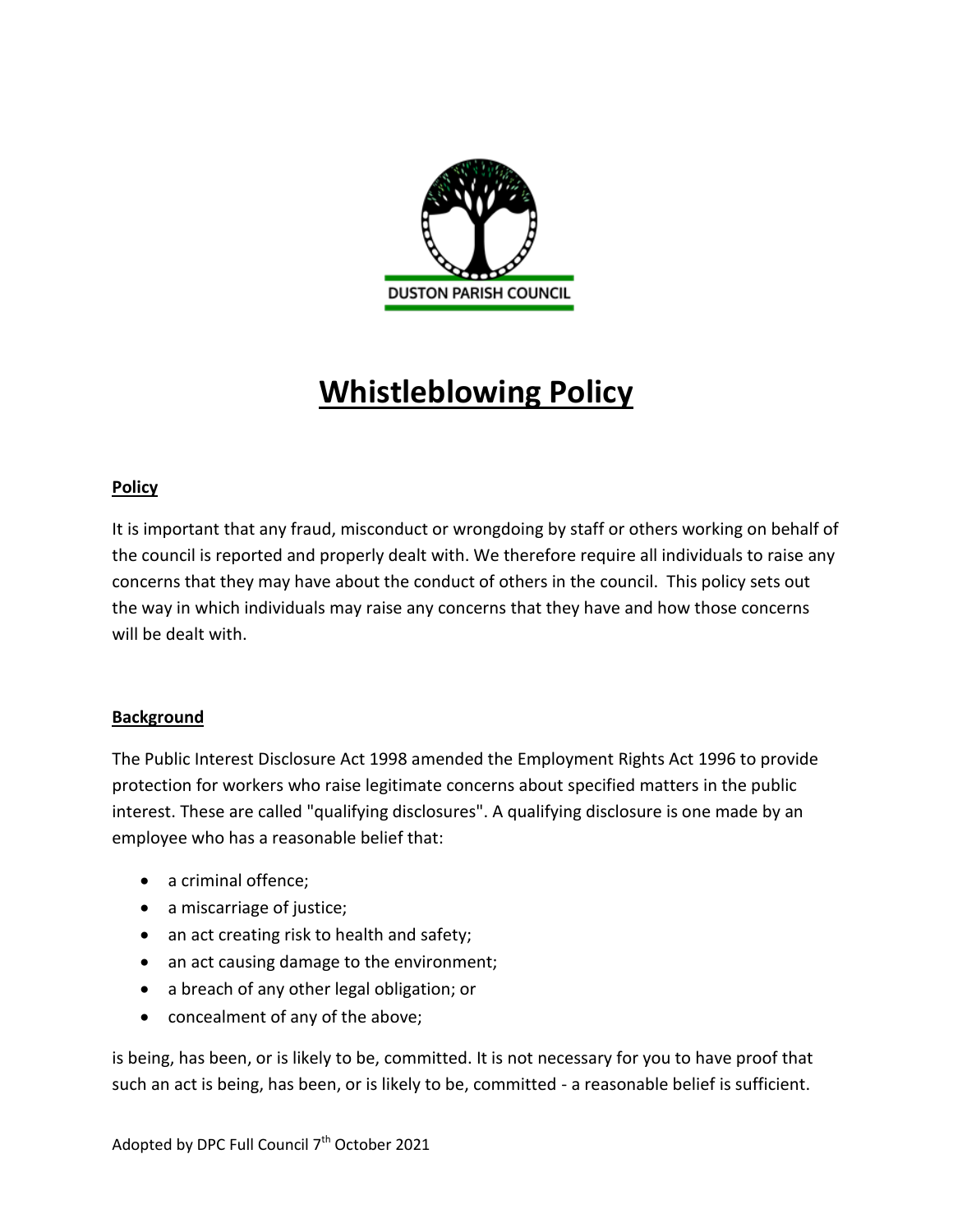You have no responsibility for investigating the matter - it is the council's responsibility to ensure that an investigation takes place.

If you make a protected disclosure you have the right not to be dismissed, subjected to any other detriment, or victimised, because you have made a disclosure. We encourage you to raise your concerns under this procedure in the first instance.

## **Principles**

- Everyone should be aware of the importance of preventing and eliminating wrongdoing at work. Staff and others working on behalf of the council should be watchful for illegal or unethical conduct and report anything of that nature that they become aware of.
- Any matter raised under this procedure will be investigated thoroughly, promptly and confidentially, and the outcome of the investigation reported back to the person who raised the issue.
- No employee or other person working on behalf of the council will be victimised for raising a matter under this procedure. This means that the continued employment and opportunities for future promotion or training of the worker will not be prejudiced because they have raised a legitimate concern.
- Victimisation of an individual for raising a qualified disclosure will be a disciplinary offence.
- If misconduct is discovered as a result of any investigation under this procedure our disciplinary procedure will be used, in addition to any appropriate external measures.
- Maliciously making a false allegation is a disciplinary offence.
- An instruction to cover up wrongdoing is itself a disciplinary offence. If told not to raise or pursue any concern, even by a person in authority such as a manager, you should not agree to remain silent. You should report the matter to the Clerk or the Chair of the Council.

## **Procedure**

If you believe a Councillor has breached the councillor Code of Conduct, then raise it with the Chair of the Council. Concerns relating to an alleged breach of the councillor Code of Conduct will be referred to the Monitoring Officer for investigation.

This procedure is for disclosures about matters other than a breach of your own contract of employment, which should be raised via the Grievance Procedure.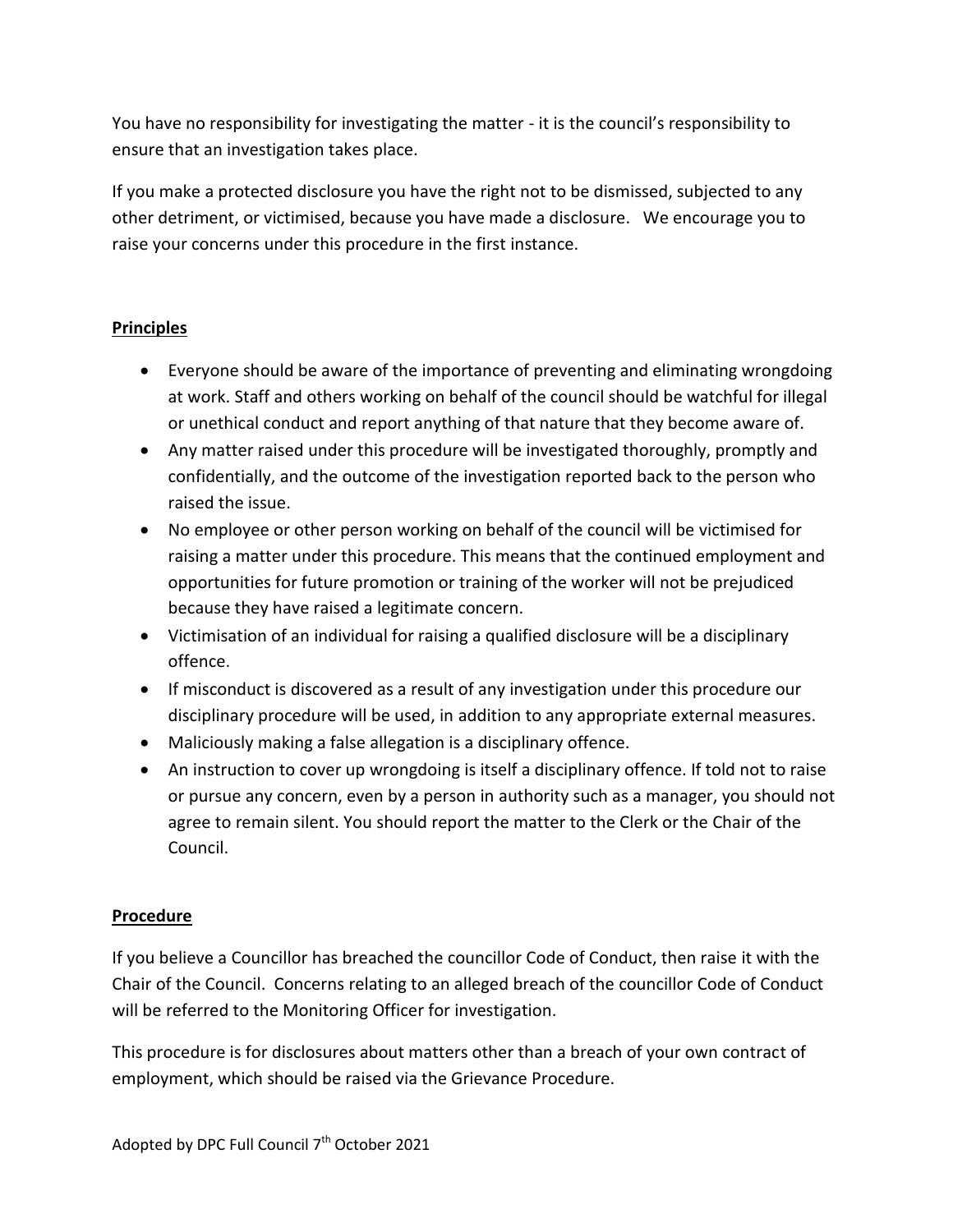## Stage 1

In the first instance, any concerns should be raised with the Clerk, who will arrange an investigation of the matter. The investigation may involve you and other individuals involved giving a written statement. Any investigation will be carried out in accordance with the principles set out above. Your statement will be taken into account, and you will be asked to comment on any additional evidence obtained.

The Clerk (or delegated officer) will take any necessary action, including reporting the matter to the Council, or any appropriate government department or regulatory agency. The Clerk (or delegated officer) will also invoke any disciplinary action if required. On conclusion of any investigation, insofar as confidentiality allows, you will be told the outcome and what the council has done, or proposes to do, about it. If no action is to be taken, the reason for this will be explained.

#### Stage 2

If you are concerned that the Clerk is involved in the wrongdoing, has failed to make a proper investigation or has failed to report the outcome of the investigations to the relevant person, you should escalate the matter to the Chair of the Council. The Chair will arrange for a review of the investigation to be carried out, make any necessary enquiries.

#### Stage 3

If on conclusion of stages 1 and 2 you reasonably believe that the appropriate action has not been taken, you should report the matter to the relevant body. This includes:

- HM Revenue & Customs
- The Health and Safety Executive
- The Environment Agency
- The Serious Fraud Office
- The Charity Commission
- The Pensions Regulator
- The Information Commissioner
- The Financial Conduct Authority

You can find the full list in The Public Interest Disclosure (Prescribed Persons) Order 2014: [www.gov.uk/government/uploads/system/uploads/attachment\\_data/file/496899/BIS-16-79](http://www.gov.uk/government/uploads/system/uploads/attachment_data/file/496899/BIS-16-79-blowing-the-whistle-to-a-prescribed-person.pdf) [blowing-the-whistle-to-a-prescribed-person.pdf](http://www.gov.uk/government/uploads/system/uploads/attachment_data/file/496899/BIS-16-79-blowing-the-whistle-to-a-prescribed-person.pdf)